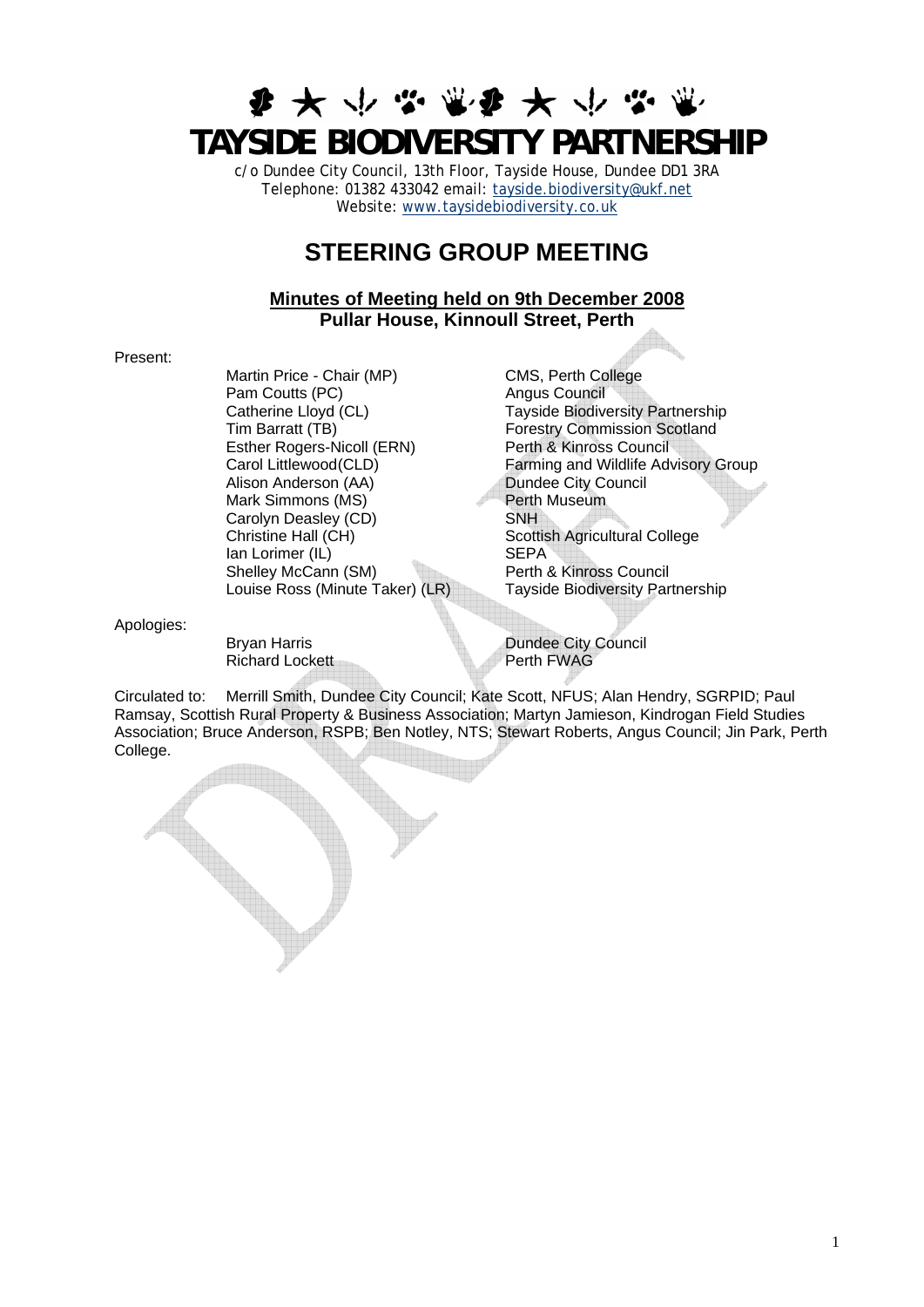#### **1. Introductions & Apologies**

Round the table introductions were given and apologies as above.

#### **2. Species & Habitat Mapping in Perth & Kinross - Shelly McCann (SM)**

**SM** gave PowerPoint presentation on Species and Habitat Mapping in Perth & Kinross.

**TB** asked about accessibility to the mapping programme outwith Perth and Kinross Council. **SM** advised that currently it is only accessible within the council as the programme is located on SM's desktop.

**SM** explained the importance of understanding the 'zero score' and advised that this does not necessarily mean that the area has no biodiversity value. The zero score may be a result of lack of coverage. **SM** highlighted that this is an issue which needs to be recognised by programme users to ensure that the data is not misunderstood.

**SM** suggested that a future predictive model may be required to identify potential species in an area.

**CD** asked about the relationship with the policy framework. **CH** advised that there needs to be mitigation options to provide an alternative approach. She anticipated that there will be an increase in problems when the housing market improves and new developments commence.

**MP** suggested that **SM** could provide an update on the programme's progress next year and thanked her for her contribution to the meeting.

#### **3. Minutes of the previous meeting 15th September 2008.**

All attendees agreed that no further adjustments to the previous minutes were required.

#### **4. Matters arising**

**MP** announced that the programme for the event being held on 13th May 2009 has been finalised and will be added to the minutes. SNH is to lead a talk on 'Attitudes to Biodiversity'.

#### **5. Scottish Rural Development Programme: Tayside Rural Priorities 2009-10**

**CL** advised that SNH is working towards an end of year deadline to create a matrix of habitat and species (UKBAP Scottish Lists). Syd House had advised that the review of Rural Priorities is very much on the 'back burner' at present with a review unlikely until the middle of next year. **TB** advised a review of the SRDP is due by Easter. **MP** stated that Sub-Group meetings should be arranged around this.

**MP** advised that this topic should remain on the agenda and discussed further at the next meeting.

### **ACTION: CL TO LIAISE WITH IAN STRACHAN, SNH CL ACTION: TB TO FIND OUT TIMESCALES/INVOLVEMENT IN THE REVIEWS TB**

#### **6. Sub Group Leaders' Project Proforma Reports / Future Actions Updates**

#### *REFER TO UPDATED PROGRESS REPORT FOR FULL DETAILS ON EACH PROJECT. ADDITIONAL COMMENTS BELOW.*

#### **a.** *Urban:*

**AA** advised that the next Urban sub-group meeting is on Friday 12th December 2008.

**CD** reported that Ann Lolley was successful in obtaining funding for the 'Dighty Project'. It was advised that this project was more process than practical in nature.

**CL** mentioned that Ann Lolley is also currently researching the potential for a Water Vole Project.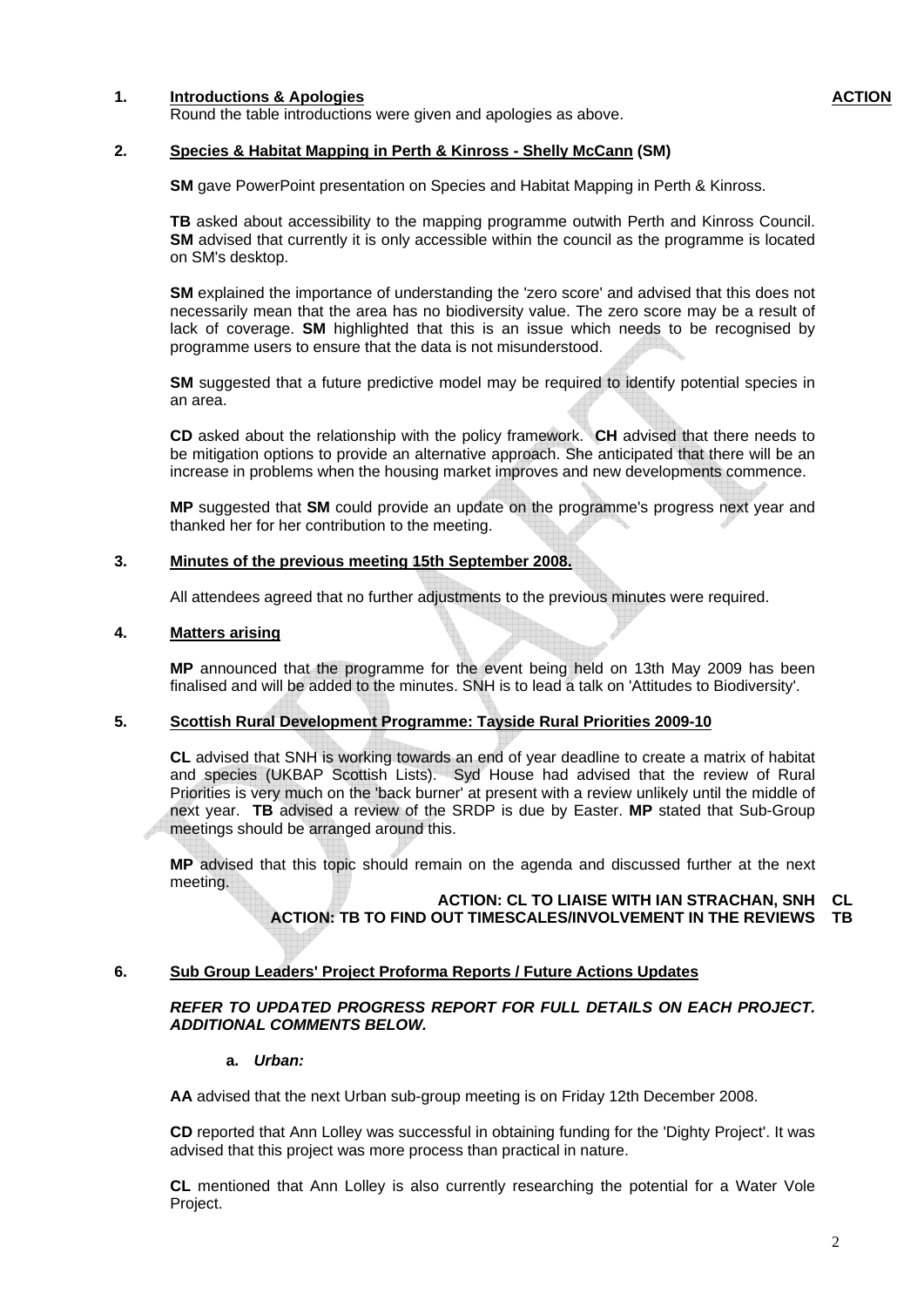Invasive Species Project **- CL** advised that this project is now beginning to progress with the Broughty Ferry Environmental Group getting involved, their focus being on more practical activities.

Tayside Town Swift Project **- CL** provided an update on the Tayside Swift Survey. Louise Ross has input all received survey forms in the Swift database (bar the small number input by Stephanie Shaw during the summer). The database will be shared with Concern for Swifts Scotland. **CL** hopes that Shelley McCann may be able to use the relevant Perth & Kinross sections in the database on the Species and Habitat Mapping programme. **PC** expressed concern that Angus Council may not have sufficient staff time to input the Angus information into the GIS; **CL** did not know about Dundee City Council.

#### **ACTION: CL TO DISCUSS DATABASE INPUT INTO GIS WITH PC ACTION: CL TO CONTACT DCC CL CL**

#### **b.** *Woodlands:*

Green Tourism Initiative **- TB** advised that things were now progressing well. The initiative will include the Tay Estuary Trails.

Woodland Management Awareness **- TB** advised that the project is using innovative techniques to manage woodland. SRDP stimulated the funding for this project. Good results are being achieved.

#### **c.** *Coast & Estuaries:*

**CL** gave a brief update on the last Coast & Estuaries sub-group meeting where awareness raising options were fully discussed. Network Rail may become involved in a project planned for the Perth to Montrose line. This will be discussed at a working group meeting on 13th January 2009. The main project is Tayside Terns with its focus on the project at Montrose. A student placement may be requested by Perth & Kinross Council to advance the desk-top survey for the Tay Wildfowl Audit. **CD** provided an update on the bathing hut project (Broughty Ferry Environmental Group) which may be officially opened during the Tayside Biodiversity Festival.

### **d.** *Water & Wetland:*

Freshwater Pearl Mussel Awareness-Raising and Translocation **- IL** said that Freshwater Pearl Mussels had been found to be a viable species in the area. **CD** advised that SNH will monitor the River Watch Initiatives longer term as the removal of species can set them back a number of years (as they are particularly long-lived).

Tayside Lochs Project **- CL** advised that the tea towel design is now with the printers.

The Riparian seminar "River Management for Biodiversity, Fish and People" will be held at Birnam on 29th January 2009. It will be a free event as sponsorship has been largely secured. There will need to be a small input into catering costs from the Partnership (from the Water and Wetland sub-group budget). Details will be on the website soon. Booking administration will be handled this time by the Partnership; SEPA is providing the delegate packs.

### *e. Farmland & Upland:*

**CLD** advised that she was awaiting full contact details from Martyn Jamieson regarding the Upland sub-group members.

### **ACTION: CL TO SEND LIST CL**

Tayside Upland Heath Project - **CLD:** no update at present.

Highland Tayside Paths Impacts Project - **CLD:** no update at present.

Water Voles and Mink Project - **CH** said that 4 estates had been surveyed and reports and management plans completed. Staff from Kindrogan helped with the survey. **CH** advised that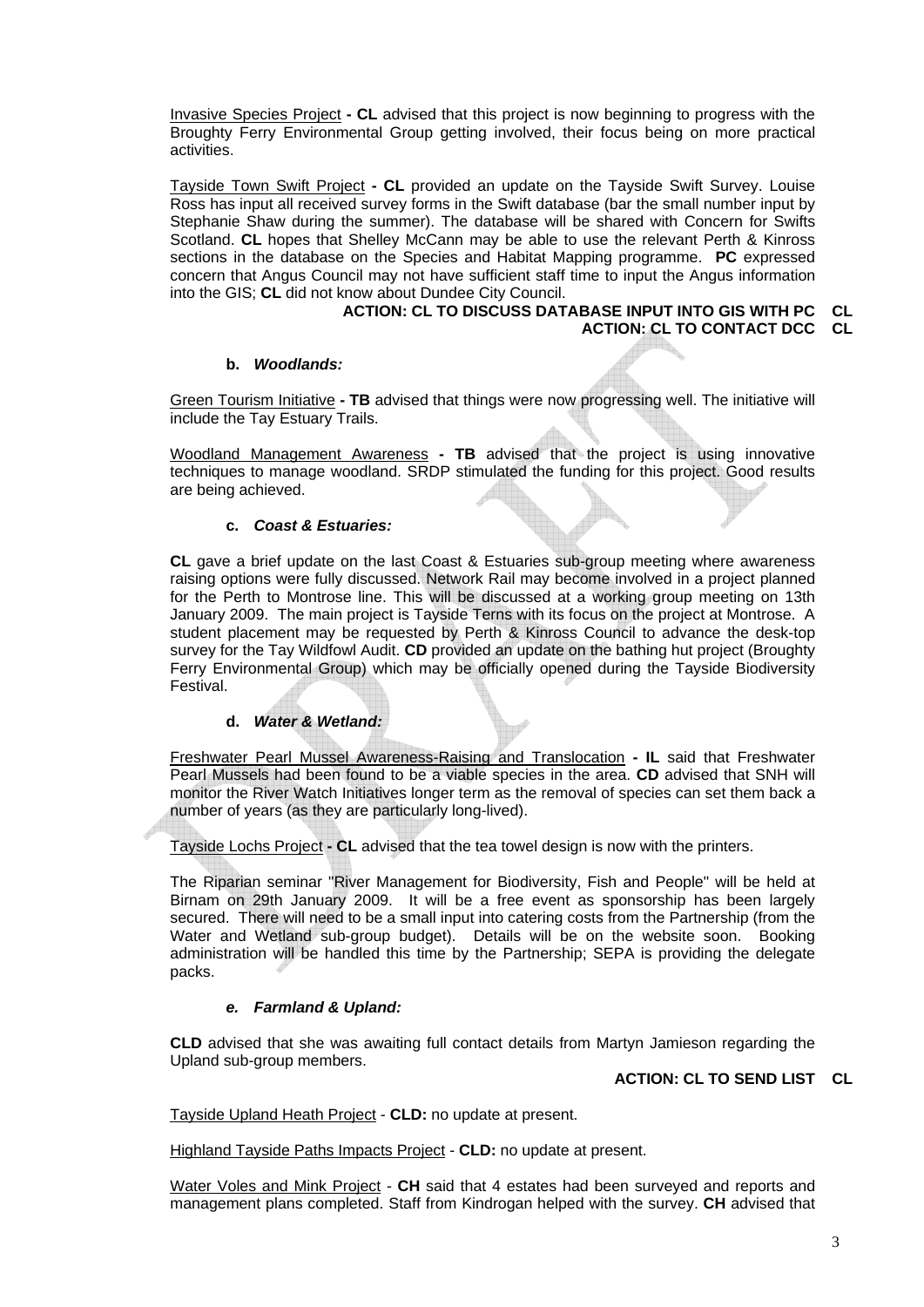the survey did not find evidence of latrines which is needed as evidence that Water Voles exist there. **CH** confirmed that there has been a focus on Mink trapping. The surveys will be repeated next year on the 4 sites.

**CH** reported that the Cairngorms National Park has funding and are keen to take over the project. There is a need to ensure that they will not be duplicating activities and wasting TBAF funding.

**CL** advised that Helen Gray, the Cairngorms Water Vole Project Officer, has offered to speak to the Water and Wetland sub-group. CL has suggested that it may be appropriate to invite her to give a lunchtime seminar in Perth next year to raise awareness of the project. **CLD** said that 5 FWAG farmers have signed up to a course next spring to undertake trapping and rafting to remove Mink to increase the Water Vole population.

**CLD** discussed that the Mink are moving up the glen and so they want to encourage lowland farmers to get involved in trapping. A "raft" is utilised to see if Mink are present - the raft is made of plywood and polystyrene and contains a tunnel lined with soft clay to allow for monitoring. This allows trapping to be concentrated only when Mink are present. **CLD** discussed community involvement in monitoring the Mink traps. The community then advise the trap owner to carry out the trapping when required. Such involvement is invariably difficult to maintain over the long term relying on the enthusiasm of the community.

**CH** discussed a possibly link between an increase in Otters and a decrease in Mink population. Otters are also predators of Water Vole. Beavers are also thought to displace Mink. **TB** advised that Beavers create a habitat which is suitable for Water Voles.

Tayside Barn Owl Projects - **CLD** advised that the Perthshire project has now finished. There are a further 10 visits to do in Angus. There have been regular sightings and the survey is ongoing. Maps are updated and circulated every 6 months detailing extensions to previous recordings. Four chicks, 3 Kestrels and 3 Jackdaws were ringed. CLD has submitted a short article to the UK Biodiversity Newsletter.

Calcareous Grassland Project - **CH** advised that the open days held in the summer had a poor turnout despite promotion of the event. It was suggested that the reason for this was the title of the event and the fact that the good weather opened a window of opportunity to farmers to undertake work rather than join a guided walk. Further events are planned in Glen Lyon and near Loch Tummel. Owners of the demonstration sites have been very enthusiastic. Need to raise interest of local community.

Farmland Bird Project - **CLD** discussed the Tree Sparrows project and advised that a Phase 2 SITA TBAF application for Angus may have been successful. The project is focussing on expanding small populations into other areas. There are difficulties regarding the Corn bunting project with regards SRDP funding.

Enhancement of Irrigation Ponds Project - no progress at present.

Saving the Small Blue Butterfly in Angus - **CLD** confirmed there is a small inland population. The local farmer is undertaking positive action measures.

Operation Bumblebee - **CLD** informed the Steering Group that there will be 2 half day courses with the Bumblebee Conservation on the 25th and 26th February 2009. This will cover Bumblebee ecology and habitat.

Tayside Golf Course Initiative - **CLD** advised that promotion will take place next year.

### *f. Education:*

Sheltered Housing & Hospitals Biodiversity Project - **CL** confirmed that this project is now being extended into Perth & Kinross with the Ranger Service taking it forward.

Countryside on Wheels - no progress.

Bee Wild Communities & Schools Project - **CL** advised that this project is the practical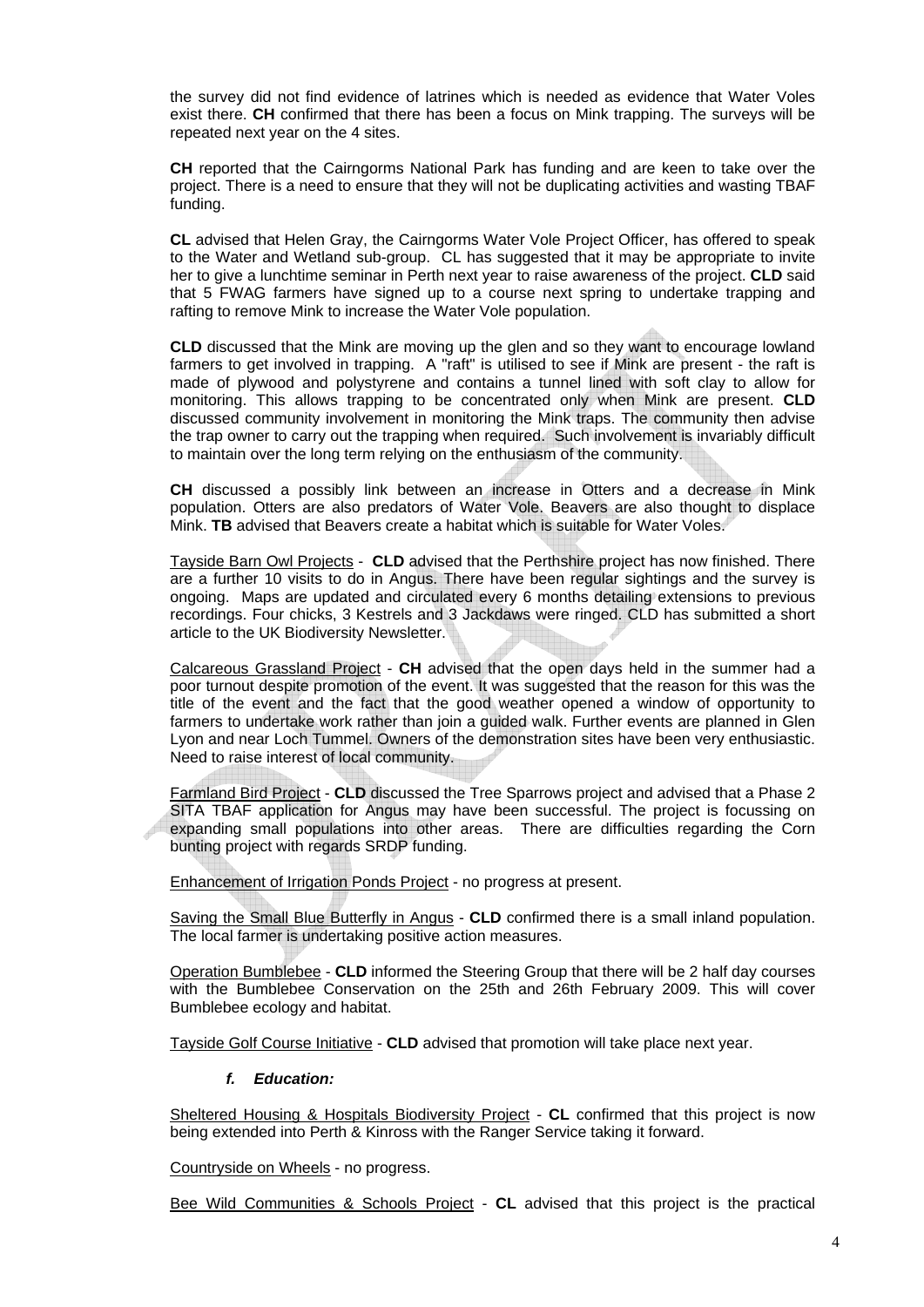extension to the ZOOM project. Opportunities will be researched to take the project forward in 2009.

Practitioner Training - **CL** said that the Angus Council lunch time seminars were being well attended with an average in excess of 20 people at each seminar. Plans are being finalised for the Partnership's second "Accommodating Wildlife" Biodiversity and Greenspace Management seminar: Dusty Gedge has secured his own £1,200 sponsorship to put towards the official launch of his DIY Guide to Living Roofs. Additional funding is needed to pay towards Edward Mayer and Dusty Gedge's travelling expenses.

**CD** suggested that Scott Ferguson should be contacted by **CL** for support and materials. **AA** mentioned that Scott Ferguson is going to give a presentation in Dundee on the health side of greenspace.

#### **ACTION: CL TO CONTACT SCOTT FERGUSON CL**

Other Reporting **- CL** confirmed that the Festival plans are now well underway. Sponsorship and funding are the current focus. Iain Ballantyne, the student placement for the project, is compiling a list of events that will take place between 1st and 10th May 2009; a draft version will be available in mid-January.

### *SITA TBAF Funding*

**CL** advised that Bryan Harris' summary would be circulated with the minutes. The Biodiversity Assessment Panel had passed a number of new projects to the SITA Board for consideration; **MP** advised that 1 project was rejected.

**7.** 

**MP** discussed the lack of recognition of SITA TBAF funding by some projects and said that projects need to be aware that publicity of TBAF is essential otherwise no future funding will be considered. He suggested that TBAF fundees should be involved in the Tayside Biodiversity Festival. **CL** confirmed that a new "From Summit to Sand" newsletter will be compiled in the New Year so that it is published in time for the Festival. Articles will be requested from SITA TBAF applicants.

**ACTION: ALL - SEND ARTICLES FOR NEWSLETTER TO CL. ALL** 

### *Finance* (**Budget 2007-08 and 2008-09 and Sub-Group Budgets)**

**MP** advised that the budget was on track and that sub-groups are spending their budgets. **CL** said that there were still difficulties obtaining individual sub-group budget reports from DCC, but that when it is possible, updated budget information will be passed to each sub-group leader.

**8.** 

**9.** 

It was discussed that SNH will no longer be funding the partnership; from April 2009, the funds previously provided by SNH will be part of the Scottish Government allocation to local authorities. **CD** advised that the details of the new arrangement had not been completely finalised and were contained in the letter sent to **BH** about legacy commitments, which included a proposal that such commitments should be ring-fenced. **MP** noted that it was not clear whether the funding would go to all three involved local authorities, or only to Dundee City Council, as the host. **CD** said that she would look into this.

### *Website/Publications*

**CL** circulated the website statistics and confirmed that the website had attracted 85,000 sessions and 439,000 hits to date from 1st January 2008. She said that the statistical information given does not cover all the information she would like to obtain. **MP** noted that any suggestions for the website should be sent directly to the website designer (who has a link from the home page).

**CL** gave the good news that following negotiations, the BBSRC has agreed to display their "What on Earth is Biodiversity" exhibition at Dundee Sensation Science Centre from the end of March to the end of May 2009.

**CL** advised that the Biodiversity Advice Notes are being finalised. There are currently c20 advice notes at final draft stage which should be ready to be inserted into the Planning

5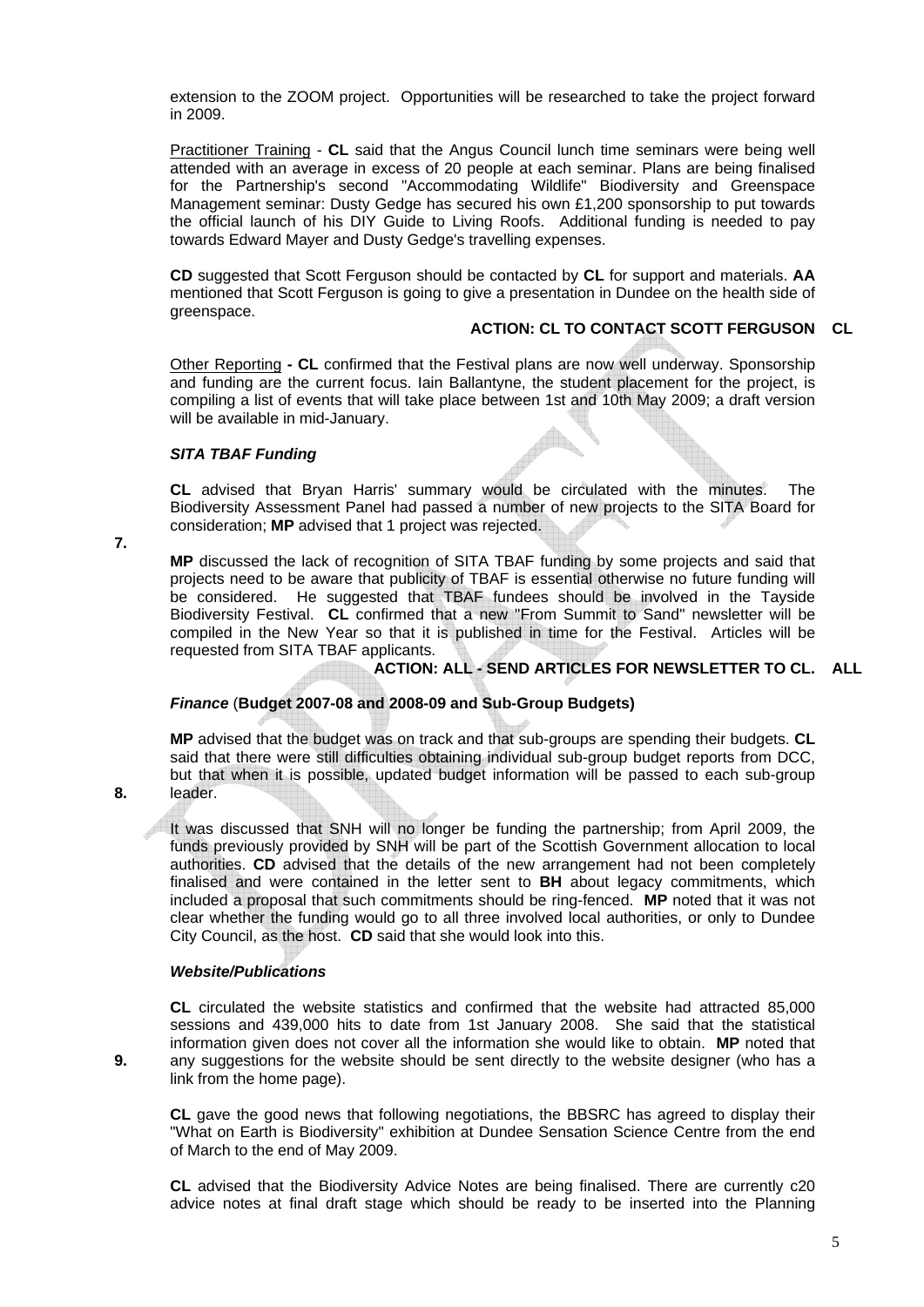Manuals and circulated early in the New Year. **CD** discussed factual issues regarding the advice notes. CL confirmed that the vast majority of the Advice Notes had been penned by the specialist organisations such as Butterfly Conservation (Scotland), Bat Conservation Trust, National Trust, etc. **MP** suggested that SNH could review the Advice Notes if required but that this has to be timely.

#### *Biodiversity Action Recording System (BARS) - 2008 Reporting Round*

**CL** circulated information to all attendees and confirmed that the deadline had been achieved. **CL** advised that the TBP has now completed 3 rounds of BARS reporting - in 2002, 2005 and 2008; many Partnerships do not report back at all. The 2008 reports will now be analysed and will contribute to UK Reporting. **CL** pointed out that national reporting was very restricted in the details that can be included. As the period for reporting for the last round was 2005-08, aims set for 2009 cannot be reported.

**AA** questioned how individual input information feeds into the new targets for 2010? **CL** advised that it was difficult to see where this linked. **TB** advised that reporting was not quantifiable.

**MS** discussed the BRISC e-petition for data sharing and encouraged attendees to sign the petition at [http://epetitions.scottish.parliament.uk/view\\_petition.asp?PetitionID=291.](http://epetitions.scottish.parliament.uk/view_petition.asp?PetitionID=291)

#### *AOCB*

**10.** 

**CL** circulated an update on the Scottish Biodiversity Committee.

**11.**  CL also circulated a brief paper on issues raised about the forthcoming Wildlife & Countryside Act Consultation. **CLD** advised that the Barn Owl is the main issue, although the RSPB do not see Barn Owls as a priority species. There will be restrictions placed on developments if Barn Owls are present under the W&C Act. She raised concerns that people will destroy Barn Owl nest sites prior to applying for planning permission to ensure there are no issues with the development going ahead. **CLD** advised that Swifts are also missing from the list and suggested that they should be added as well as Swallows.

It was suggested that Partners may wish to raise concerns about Barn Owls through individual letters as well as preparing its own submission via the Steering Group members. **MP** advised that the more submissions that are made the better.

**ALL** 

**MP** stated that partners wishing to input into the Partnership letter should aim to have their submission completed by the end of January 2009. This should include circulation to all partners for approval. It should be noted that a nil response will be taken as acceptance by partners.

**CL** confirmed that Angus Council had invited the Partnership to be present at meetings to discuss the Single Outcome Agreement. Bryan Harris is heavily involved in the Dundee City Council SOA input.

**TB** discussed that SRDP collaborative projects are needed - perhaps through Leader Plus? **TB** 

### *Date and Time of next Meetings*

Tuesday, 10<sup>th</sup> March 2009, Dundee

Thursday, 18th June 2009, Forfar

*["Scotland's Changing Rural Biodiversity: Policy and Action Needs" forum details below]*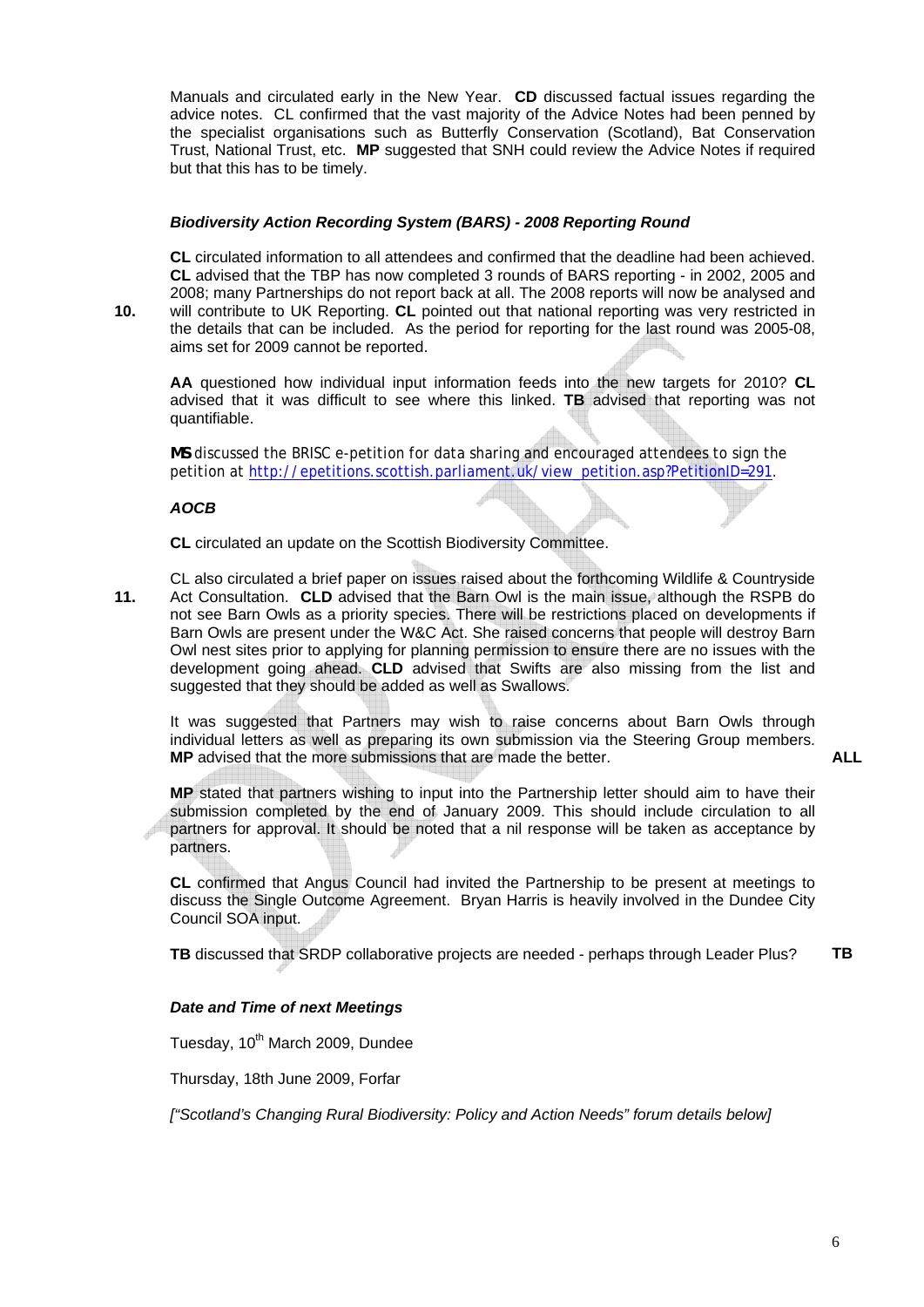## **Scotland's changing rural biodiversity: Policy and action needs**

#### **A forum organised by the**  *Edinburgh Consortium for Rural Research in association with Aberdeen Research Consortium and the Scottish Biodiversity Forum*

### **13 May 2009, SNH Battleby Centre, near Perth**

Many parts of rural Scotland hold important biodiversity, often – but not always – within protected sites. This biodiversity – from the species to the landscape scale – has diverse values for Scotland's economy and people. Both species and habitats are influenced by a wide variety of forces of change at various scales, from the local (land management decisions), to the global (climate change). Within this complex context, the Scottish government is committed to halting the loss of biodiversity by 2010. However, while we know that some progress has been made towards this target, knowledge of the current status of biodiversity across rural Scotland – especially outside protected sites – is variable. There is an urgent need to understand the current state of our biodiversity, possible future impacts of these drivers of change, and how we can manage our biodiversity effectively across large spatial scales and in integrated ways across sectors.

The aim of this one-day forum is to present and discuss current knowledge on the status and values of Scotland's rural biodiversity and to explore successes and failures in achieving biodiversity goals, how these goals are and could be integrated into key policies, and how diverse partners can work together at landscape and other scales to achieve biodiversity and other goals. In addition to presentations, there will be adequate time for discussion in the plenary sessions. To complement these sessions, individuals will be asked to present posters which will be available for discussion over a long lunch period and during the concluding reception.

### **Audience**: Researchers, practitioners, policy-makers

**Posters** will be a key element of the meeting. People will be asked to submit the titles and abstracts of posters by 14 February 2009. Proposals will indicate which of the four main themes they refer to; posters will also be welcome on the theme of measuring biodiversity. Decisions on the acceptance of posters will be made by 14 March 2009. The poster session will take place during the 90-minute lunch break and the concluding reception. There will be an award for the best poster, based on voting by participants.

**Registration fee**: £50; £25 for students and unwaged. Speakers will be exempt from the registration fee.

### **Outcomes**:

- book of abstracts of posters and presentations, available at conference
- powerpoint presentations on the ECRR website together with the abstracts
- brief (maximum 4 page) summary document of the key points, to be produced by the organisers after the event to go on the website and to be circulated to the partners.